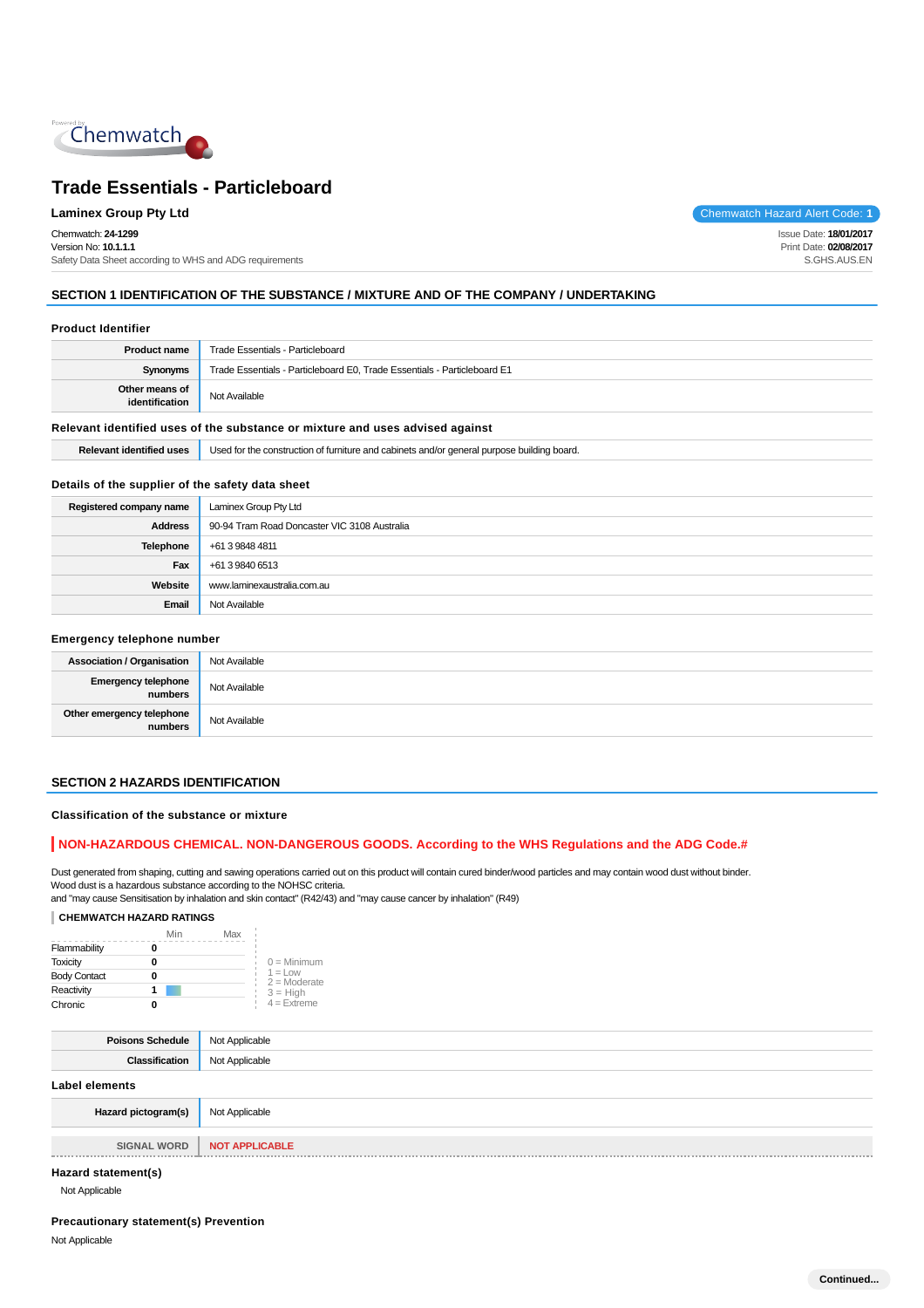## **Precautionary statement(s) Response**

Not Applicable

**Precautionary statement(s) Storage**

Not Applicable

#### **Precautionary statement(s) Disposal**

Not Applicable

# **SECTION 3 COMPOSITION / INFORMATION ON INGREDIENTS**

#### **Substances**

See section below for composition of Mixtures

#### **Mixtures**

| <b>CAS No</b> | %[weight] | Name                                                 |
|---------------|-----------|------------------------------------------------------|
|               |           | wood panel containing                                |
| Not Available | >85       | wood particles                                       |
|               |           | bonded together with                                 |
| 9011-05-6     | < 13      | urea/ formaldehyde resin                             |
| 25036-13-9    | < 13      | melamine/ urea/ formaldehyde resin                   |
| 8002-74-2     | $2$       | paraffin wax                                         |
| 50-00-0       | 0.0001    | formaldehyde.                                        |
|               |           | dust from sawing and forming operations will contain |
| Not avail.    | not spec  | wood dust softwood                                   |
|               | not spec  | cured binder                                         |

# **SECTION 4 FIRST AID MEASURES**

#### **Description of first aid measures**

| <b>Eye Contact</b>  | If this product comes in contact with eyes:<br>$\blacktriangleright$ Wash out immediately with water.<br>If irritation continues, seek medical attention.<br>Removal of contact lenses after an eye injury should only be undertaken by skilled personnel.<br>Generally not applicable. |
|---------------------|-----------------------------------------------------------------------------------------------------------------------------------------------------------------------------------------------------------------------------------------------------------------------------------------|
| <b>Skin Contact</b> | If skin contact occurs:<br>Immediately remove all contaminated clothing, including footwear.<br>Flush skin and hair with running water (and soap if available).<br>Seek medical attention in event of irritation.                                                                       |
| Inhalation          | If fumes or combustion products are inhaled remove from contaminated area.<br>Seek medical attention.                                                                                                                                                                                   |
| Ingestion           | Immediately give a glass of water.<br>First aid is not generally required. If in doubt, contact a Poisons Information Centre or a doctor.                                                                                                                                               |

## **Indication of any immediate medical attention and special treatment needed**

Treat symptomatically.

# **SECTION 5 FIREFIGHTING MEASURES**

#### **Extinguishing media**

- Water spray or fog.
- Alcohol stable foam.
- Dry chemical powder.
- Carbon dioxide.

#### **Special hazards arising from the substrate or mixture**

| <b>Fire Incompatibility</b>    | ► Avoid contamination with oxidising agents i.e. nitrates, oxidising acids, chlorine bleaches, pool chlorine etc. as ignition may result                                                                                                                                                   |  |  |
|--------------------------------|--------------------------------------------------------------------------------------------------------------------------------------------------------------------------------------------------------------------------------------------------------------------------------------------|--|--|
| <b>Advice for firefighters</b> |                                                                                                                                                                                                                                                                                            |  |  |
| <b>Fire Fighting</b>           | Alert Fire Brigade and tell them location and nature of hazard.<br>• Wear breathing apparatus plus protective gloves.<br>Prevent, by any means available, spillage from entering drains or water courses.<br>► Use water delivered as a fine spray to control fire and cool adjacent area. |  |  |
| <b>Fire/Explosion Hazard</b>   | Combustible. Will burn if ignited.<br>Combustion products include:<br>carbon dioxide (CO2)<br>and minor amounts of<br>hydrogen cyanide<br>other pyrolysis products typical of burning organic material.                                                                                    |  |  |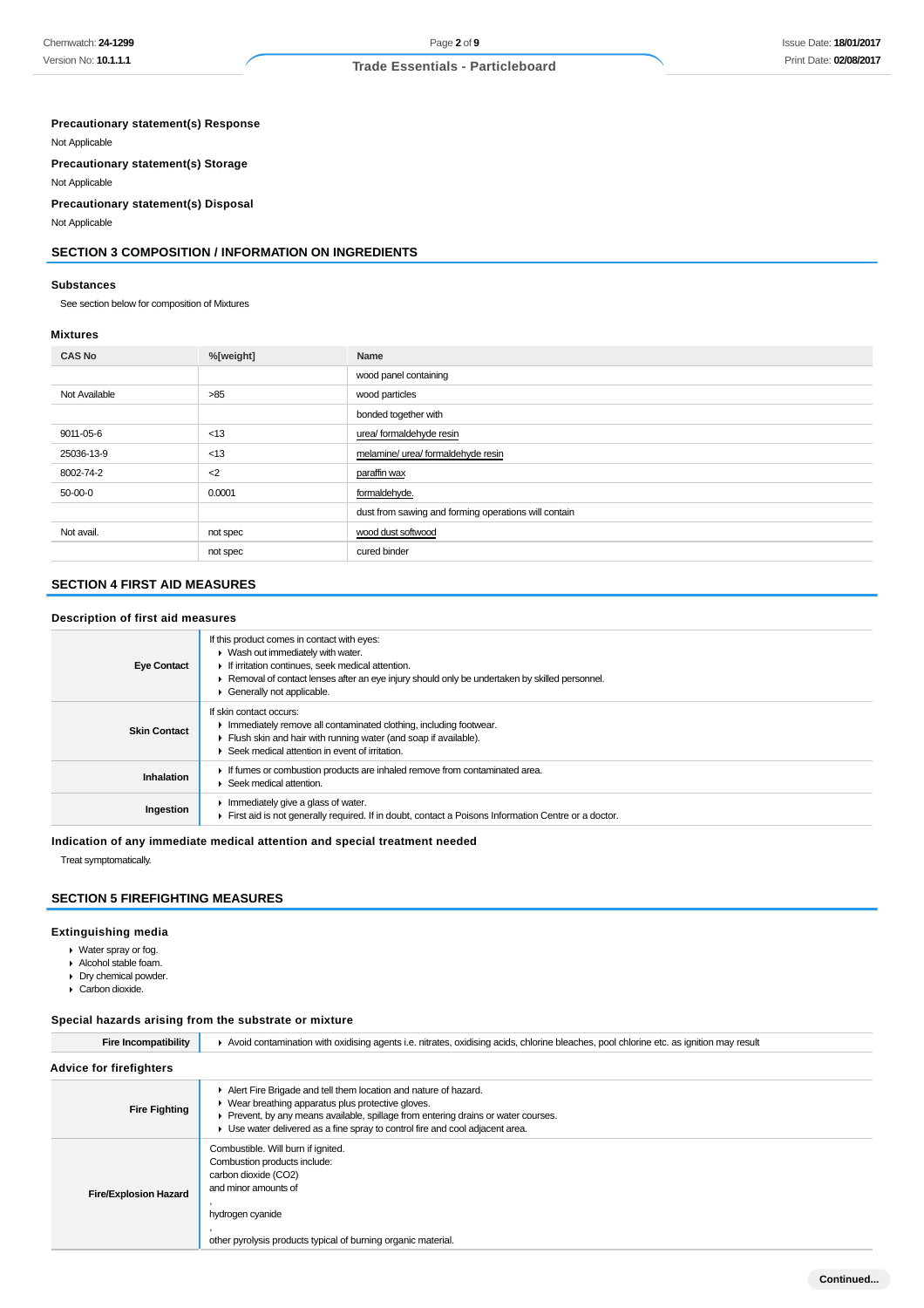# **SECTION 6 ACCIDENTAL RELEASE MEASURES**

**HAZCHEM** Not Applicable

**Personal precautions, protective equipment and emergency procedures**

See section 8

#### **Environmental precautions**

See section 12

#### **Methods and material for containment and cleaning up**

| <b>Minor Spills</b> | Clean up all spills immediately.<br>Secure load if safe to do so.<br>> Bundle/collect recoverable product.<br>• Collect remaining material in containers with covers for disposal. |
|---------------------|------------------------------------------------------------------------------------------------------------------------------------------------------------------------------------|
| <b>Major Spills</b> | Clean up all spills immediately.<br>Secure load if safe to do so.<br>Bundle/collect recoverable product.<br>• Collect remaining material in containers with covers for disposal.   |

Personal Protective Equipment advice is contained in Section 8 of the SDS.

# **SECTION 7 HANDLING AND STORAGE**

#### **Precautions for safe handling**

| Safe handling                                                | Avoid generating and breathing dust<br>Avoid contact with skin and eyes.<br>▶ Wear nominated personal protective equipment when handling.<br>Use in a well-ventilated area.<br>Use good occupational work practices. |
|--------------------------------------------------------------|----------------------------------------------------------------------------------------------------------------------------------------------------------------------------------------------------------------------|
| Other information                                            | Store away from incompatible materials.                                                                                                                                                                              |
| Conditions for safe storage, including any incompatibilities |                                                                                                                                                                                                                      |
| Outtable against and                                         | . Ma sentidate se de características. Declina es accessoria de los menofentoses. Obestrali menofetto de elemental                                                                                                    |

| Suitable container      | No restriction on the type of containers. Packing as recommended by manufacturer. Check all material is clearly labelled. |
|-------------------------|---------------------------------------------------------------------------------------------------------------------------|
| Storage incompatibility | $\blacktriangleright$ Avoid reaction with oxidising agents                                                                |

# **SECTION 8 EXPOSURE CONTROLS / PERSONAL PROTECTION**

#### **Control parameters**

#### **OCCUPATIONAL EXPOSURE LIMITS (OEL)**

#### **INGREDIENT DATA**

| Source                       | Ingredient         | <b>Material name</b>  | <b>TWA</b>          | <b>STEL</b>                                | Peak          | <b>Notes</b>  |
|------------------------------|--------------------|-----------------------|---------------------|--------------------------------------------|---------------|---------------|
| Australia Exposure Standards | paraffin wax       | Paraffin wax (fume)   | $2 \text{mq/m}$ 3   | Not Available                              | Not Available | Not Available |
| Australia Exposure Standards | formaldehyde.      | Formaldehyde          | 1.2 mg/m $3/1$ ppm  | $2.5 \,\mathrm{mg/m}$ $3/2 \,\mathrm{ppm}$ | Not Available | Not Available |
| Australia Exposure Standards | wood dust softwood | Wood dust (soft wood) | $5 \,\mathrm{mq/m}$ | $10 \text{ mg/m}$                          | Not Available | Not Available |

**EMERGENCY LIMITS**

| Ingredient                            | <b>Material name</b> | TEEL-1               | TEEL-2              | TEEL-3        |  |
|---------------------------------------|----------------------|----------------------|---------------------|---------------|--|
| paraffin wax                          | Paraffin, n-         | $6 \,\mathrm{mq/m3}$ | 66 mg/m3            | 400 mg/m3     |  |
| formaldehyde.                         | Formaldehyde         | Not Available        | Not Available       | Not Available |  |
|                                       |                      |                      |                     |               |  |
| Ingredient                            | <b>Original IDLH</b> |                      | <b>Revised IDLH</b> |               |  |
| wood particles                        | Not Available        |                      | Not Available       |               |  |
| urea/ formaldehyde resin              | Not Available        |                      | Not Available       |               |  |
| melamine/ urea/ formaldehyde<br>resin | Not Available        |                      | Not Available       |               |  |
| paraffin wax                          | Not Available        |                      | Not Available       |               |  |
| formaldehyde.                         | 30 ppm               |                      | 20 ppm              |               |  |
| wood dust softwood                    | Not Available        |                      | Not Available       |               |  |

#### **Exposure controls**

**Appropriate engineering**

**controls**

Engineering controls are used to remove a hazard or place a barrier between the worker and the hazard. Well-designed engineering controls can be highly effective in protecting workers and will typically be independent of worker interactions to provide this high level of protection. The basic types of engineering controls are:

Process controls which involve changing the way a job activity or process is done to reduce the risk.

Enclosure and/or isolation of emission source which keeps a selected hazard "physically" away from the worker and ventilation that strategically "adds" and "removes" air in the work environment.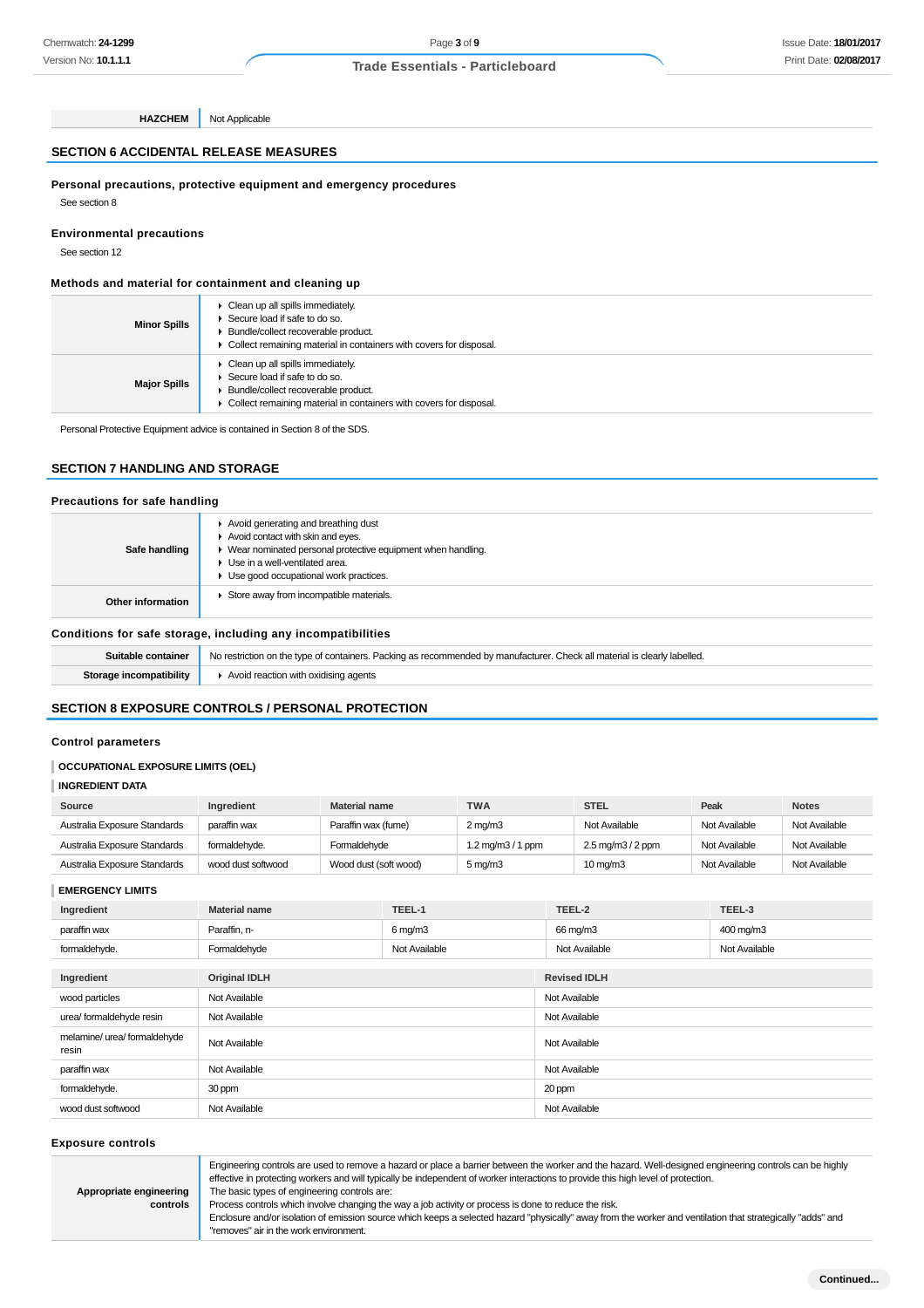| <b>Personal protection</b> |                                                                                                                                                                                                                                                                                                                                                                                                                                                                                                                                                                                                                                                                  |
|----------------------------|------------------------------------------------------------------------------------------------------------------------------------------------------------------------------------------------------------------------------------------------------------------------------------------------------------------------------------------------------------------------------------------------------------------------------------------------------------------------------------------------------------------------------------------------------------------------------------------------------------------------------------------------------------------|
| Eye and face protection    | Safety glasses with side shields.<br>Chemical goggles.<br>▶ Contact lenses may pose a special hazard; soft contact lenses may absorb and concentrate irritants. A written policy document, describing the wearing of<br>lenses or restrictions on use, should be created for each workplace or task.                                                                                                                                                                                                                                                                                                                                                             |
| Skin protection            | See Hand protection below                                                                                                                                                                                                                                                                                                                                                                                                                                                                                                                                                                                                                                        |
| Hands/feet protection      | ▶ Wear chemical protective gloves, e.g. PVC.<br>• Wear safety footwear or safety gumboots, e.g. Rubber<br><b>NOTE:</b><br>The material may produce skin sensitisation in predisposed individuals. Care must be taken, when removing gloves and other protective equipment, to avoid<br>all possible skin contact.<br>• Contaminated leather items, such as shoes, belts and watch-bands should be removed and destroyed.                                                                                                                                                                                                                                         |
| <b>Body protection</b>     | See Other protection below                                                                                                                                                                                                                                                                                                                                                                                                                                                                                                                                                                                                                                       |
| Other protection           | • Overalls.<br>P.V.C. apron.<br>▶ Barrier cream.<br>Avoid breathing dust when sawing or grinding.<br>WARNING: Wood dusts have been classified by the IARC as Group 1: CARCINOGENIC TO HUMANS.<br>Wood dusts produce dermatitis and an increased risk of upper respiratory disease. Epidemiological studies in furniture workers show an increased risk of lung,<br>tonque, pharynx and nasal cancer. An excess risk of leukaemia amongst millwrights probably is associated with exposure to various components used in wood<br>preservation.<br>When cutting wear approved dust respirator to avoid inhalation of wood dust created during the cutting process. |
| <b>Thermal hazards</b>     | Not Available                                                                                                                                                                                                                                                                                                                                                                                                                                                                                                                                                                                                                                                    |

#### **Recommended material(s)**

#### **GLOVE SELECTION INDEX**

Glove selection is based on a modified presentation of the:

 **"Forsberg Clothing Performance Index".**

 The effect(s) of the following substance(s) are taken into account in the **computergenerated** selection:

Trade Essentials - Particleboard

| <b>Material</b>       | CPI |
|-----------------------|-----|
| <b>BUTYL</b>          | C   |
| <b>NATURAL RUBBER</b> | C   |
| NATURAL+NEOPRENE      | C   |
| <b>NEOPRENE</b>       | C   |
| NEOPRENE/NATURAL      | C   |
| <b>NITRILE</b>        | C   |
| <b>PE</b>             | C   |
| PE/EVAL/PE            | C   |
| <b>PVC</b>            | C   |
| <b>TEFLON</b>         | C   |
| <b>VITON</b>          | C   |

\* CPI - Chemwatch Performance Index

A: Best Selection

B: Satisfactory; may degrade after 4 hours continuous immersion

C: Poor to Dangerous Choice for other than short term immersion

**NOTE**: As a series of factors will influence the actual performance of the glove, a final selection must be based on detailed observation. -

\* Where the glove is to be used on a short term, casual or infrequent basis, factors such as "feel" or convenience (e.g. disposability), may dictate a choice of gloves which might otherwise be unsuitable following long-term or frequent use. A qualified practitioner should be consulted.

#### **SECTION 9 PHYSICAL AND CHEMICAL PROPERTIES**

#### **Information on basic physical and chemical properties**

| Appearance            | Manufactured pressed board ranging in thickness from 9mm to 33mm, made from wood partcles/fibres bonded together with resin. Newly manufactured board<br>or freshly cut surfaces may have a pine odour. |                                                   |               |
|-----------------------|---------------------------------------------------------------------------------------------------------------------------------------------------------------------------------------------------------|---------------------------------------------------|---------------|
|                       |                                                                                                                                                                                                         |                                                   |               |
| <b>Physical state</b> | Manufactured                                                                                                                                                                                            | Relative density (Water = $1$ )                   | $0.65 - 0.75$ |
| Odour                 | Not Available                                                                                                                                                                                           | <b>Partition coefficient</b><br>n-octanol / water | Not Available |
| Odour threshold       | Not Available                                                                                                                                                                                           | Auto-ignition temperature<br>(°C)                 | >220          |
| pH (as supplied)      | Not Applicable                                                                                                                                                                                          | Decomposition<br>temperature                      | Not Available |

**Respiratory protection**

Type BAX-P Filter of sufficient capacity. (AS/NZS 1716 & 1715, EN 143:2000 & 149:2001, ANSI Z88 or national equivalent)

Where the concentration of gas/particulates in the breathing zone, approaches or exceeds the "Exposure Standard" (or ES), respiratory protection is required. Degree of protection varies with both face-piece and Class of filter; the nature of protection varies with Type of filter.

| <b>Required Minimum</b><br><b>Protection Factor</b> | <b>Half-Face</b><br>Respirator | <b>Full-Face</b><br>Respirator      | <b>Powered Air</b><br>Respirator         |
|-----------------------------------------------------|--------------------------------|-------------------------------------|------------------------------------------|
| up to $10 \times ES$                                | <b>BAX-AUS P2</b>              | ۰                                   | BAX-PAPR-AUS /<br>Class 1 P <sub>2</sub> |
| up to $50 \times ES$                                | ۰                              | BAX-AUS /<br>Class 1 P <sub>2</sub> | ٠                                        |
| up to $100 \times ES$                               | ۰                              | <b>BAX-2 P2</b>                     | BAX-PAPR-2 P2 ^                          |

^ - Full-face

A(All classes) = Organic vapours, B AUS or B1 = Acid gasses, B2 = Acid gas or hydrogen cyanide(HCN), B3 = Acid gas or hydrogen cyanide(HCN), E = Sulfur dioxide(SO2), G = Agricultural chemicals,  $K =$  Ammonia(NH3), Hg = Mercury, NO = Oxides of nitrogen, MB = Methyl bromide, AX = Low boiling point organic compounds(below 65 degC)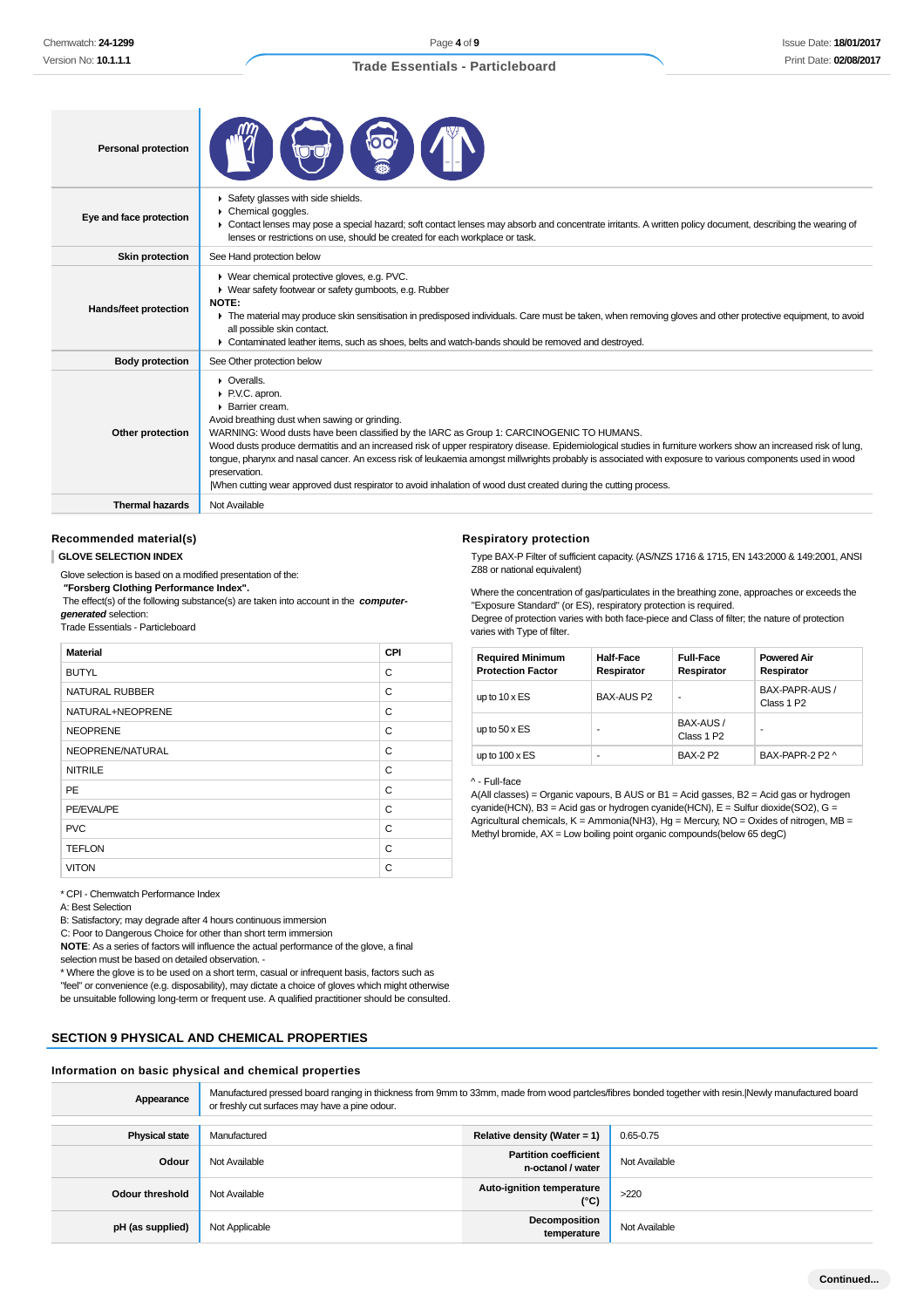| Melting point / freezing<br>point (°C)          | Not Applicable | Viscosity (cSt)                        | Not Applicable |
|-------------------------------------------------|----------------|----------------------------------------|----------------|
| Initial boiling point and<br>boiling range (°C) | Not Applicable | Molecular weight (g/mol)               | Not Applicable |
| Flash point (°C)                                | Not Applicable | <b>Taste</b>                           | Not Available  |
| <b>Evaporation rate</b>                         | Not Applicable | <b>Explosive properties</b>            | Not Available  |
| Flammability                                    | Not Applicable | <b>Oxidising properties</b>            | Not Available  |
| Upper Explosive Limit (%)                       | Not Applicable | Surface Tension (dyn/cm or<br>$mN/m$ ) | Not Applicable |
| Lower Explosive Limit (%)                       | Not Applicable | <b>Volatile Component (%vol)</b>       | Not Applicable |
| Vapour pressure (kPa)                           | Not Applicable | Gas group                              | Not Available  |
| Solubility in water (g/L)                       | Immiscible     | pH as a solution (1%)                  | Not Applicable |
| Vapour density (Air = 1)                        | Not Available  | VOC g/L                                | Not Available  |

# **SECTION 10 STABILITY AND REACTIVITY**

| Reactivity                                 | See section 7                                                             |
|--------------------------------------------|---------------------------------------------------------------------------|
| <b>Chemical stability</b>                  | Product is considered stable and hazardous polymerisation will not occur. |
| Possibility of hazardous<br>reactions      | See section 7                                                             |
| <b>Conditions to avoid</b>                 | See section 7                                                             |
| Incompatible materials                     | See section 7                                                             |
| <b>Hazardous decomposition</b><br>products | See section 5                                                             |

# **SECTION 11 TOXICOLOGICAL INFORMATION**

# **Information on toxicological effects**

| Inhaled                                    | The material is not thought to produce adverse health effects or irritation of the respiratory tract (as classified by EC Directives using animal models).<br>Nevertheless, good hygiene practice requires that exposure be kept to a minimum and that suitable control measures be used in an occupational setting.<br>► Hazard relates to dust released by sawing, cutting, sanding, trimming or other finishing operations.<br>New boards or freshly cut surfaces may have a pine/wood/resin odour which will dissipate with ventilation. When cutting, wood dust will be created which is<br>classified as a Hazardous Substance according to the criteria of NOHSC. Atmosphere should be checked and if necessary suitable arrangements made to<br>reduce the level of vapours in the breathing zone for persons working in the area. |                                    |
|--------------------------------------------|--------------------------------------------------------------------------------------------------------------------------------------------------------------------------------------------------------------------------------------------------------------------------------------------------------------------------------------------------------------------------------------------------------------------------------------------------------------------------------------------------------------------------------------------------------------------------------------------------------------------------------------------------------------------------------------------------------------------------------------------------------------------------------------------------------------------------------------------|------------------------------------|
| Ingestion                                  | The material has NOT been classified by EC Directives or other classification systems as "harmful by ingestion". This is because of the lack of corroborating<br>animal or human evidence.                                                                                                                                                                                                                                                                                                                                                                                                                                                                                                                                                                                                                                                 |                                    |
| <b>Skin Contact</b>                        | Skin contact is not thought to have harmful health effects (as classified under EC Directives); the material may still produce health damage following entry<br>through wounds, lesions or abrasions.                                                                                                                                                                                                                                                                                                                                                                                                                                                                                                                                                                                                                                      |                                    |
| Eye                                        | Although the material is not thought to be an irritant (as classified by EC Directives), direct contact with the eye may produce transient discomfort<br>characterised by tearing or conjunctival redness (as with windburn).                                                                                                                                                                                                                                                                                                                                                                                                                                                                                                                                                                                                              |                                    |
| <b>Chronic</b>                             | This manufactured article is considered to have low hazard potential if handling and personal protection recommendations are followed                                                                                                                                                                                                                                                                                                                                                                                                                                                                                                                                                                                                                                                                                                      |                                    |
| <b>Trade Essentials -</b><br>Particleboard | <b>TOXICITY</b><br>Not Available                                                                                                                                                                                                                                                                                                                                                                                                                                                                                                                                                                                                                                                                                                                                                                                                           | <b>IRRITATION</b><br>Not Available |
|                                            | <b>TOXICITY</b>                                                                                                                                                                                                                                                                                                                                                                                                                                                                                                                                                                                                                                                                                                                                                                                                                            | <b>IRRITATION</b>                  |
| urea/ formaldehyde resin                   | dermal (rat) LD50: >2100 mg/kg $^{[2]}$                                                                                                                                                                                                                                                                                                                                                                                                                                                                                                                                                                                                                                                                                                                                                                                                    | Eye (rabbit): 0.1 ul/24h -SEVERE   |
|                                            | Oral (rat) LD50: 8394 mg/kgE <sup>[2]</sup>                                                                                                                                                                                                                                                                                                                                                                                                                                                                                                                                                                                                                                                                                                                                                                                                | Skin (rabbit): 500 mg/24h-SEVERE   |
| melamine/ urea/                            | <b>TOXICITY</b>                                                                                                                                                                                                                                                                                                                                                                                                                                                                                                                                                                                                                                                                                                                                                                                                                            | <b>IRRITATION</b>                  |
| formaldehyde resin                         | Oral (rat) LD50: >5000 mg/kg <sup>[2]</sup>                                                                                                                                                                                                                                                                                                                                                                                                                                                                                                                                                                                                                                                                                                                                                                                                | Not Available                      |
|                                            | <b>TOXICITY</b>                                                                                                                                                                                                                                                                                                                                                                                                                                                                                                                                                                                                                                                                                                                                                                                                                            | <b>IRRITATION</b>                  |
|                                            | dermal (rat) LD50: >2000 mg/kg <sup>[1]</sup>                                                                                                                                                                                                                                                                                                                                                                                                                                                                                                                                                                                                                                                                                                                                                                                              | Eye (rabbit): 100 mg/24 hr-mild    |
| paraffin wax                               | dermal (rat) LD50: >2000 mg/kg <sup>[1]</sup>                                                                                                                                                                                                                                                                                                                                                                                                                                                                                                                                                                                                                                                                                                                                                                                              | Skin (rabbit): 500 mg/24 hr-mild   |
|                                            | Oral (rat) LD50: >5000 mg/kg <sup>[1]</sup>                                                                                                                                                                                                                                                                                                                                                                                                                                                                                                                                                                                                                                                                                                                                                                                                |                                    |
|                                            | Oral (rat) LD50: >5000 mg/kg <sup>[1]</sup>                                                                                                                                                                                                                                                                                                                                                                                                                                                                                                                                                                                                                                                                                                                                                                                                |                                    |
|                                            | <b>TOXICITY</b>                                                                                                                                                                                                                                                                                                                                                                                                                                                                                                                                                                                                                                                                                                                                                                                                                            | <b>IRRITATION</b>                  |
|                                            | Dermal (rabbit) LD50: 270 mg/kg <sup>[2]</sup>                                                                                                                                                                                                                                                                                                                                                                                                                                                                                                                                                                                                                                                                                                                                                                                             | Eye (human): 4 ppm/5m              |
| formaldehyde.                              | Inhalation (rat) LC50: 250 ppm/4hr <sup>[2]</sup>                                                                                                                                                                                                                                                                                                                                                                                                                                                                                                                                                                                                                                                                                                                                                                                          | Eye (rabbit): 0.75 mg/24H SEVERE   |
|                                            | Oral (rat) LD50: 100 mg/kgm <sup>[2]</sup>                                                                                                                                                                                                                                                                                                                                                                                                                                                                                                                                                                                                                                                                                                                                                                                                 | Skin (human): 0.15 mg/3d-l mild    |
|                                            |                                                                                                                                                                                                                                                                                                                                                                                                                                                                                                                                                                                                                                                                                                                                                                                                                                            | Skin (rabbit): 2 mg/24H SEVERE     |

**Continued...**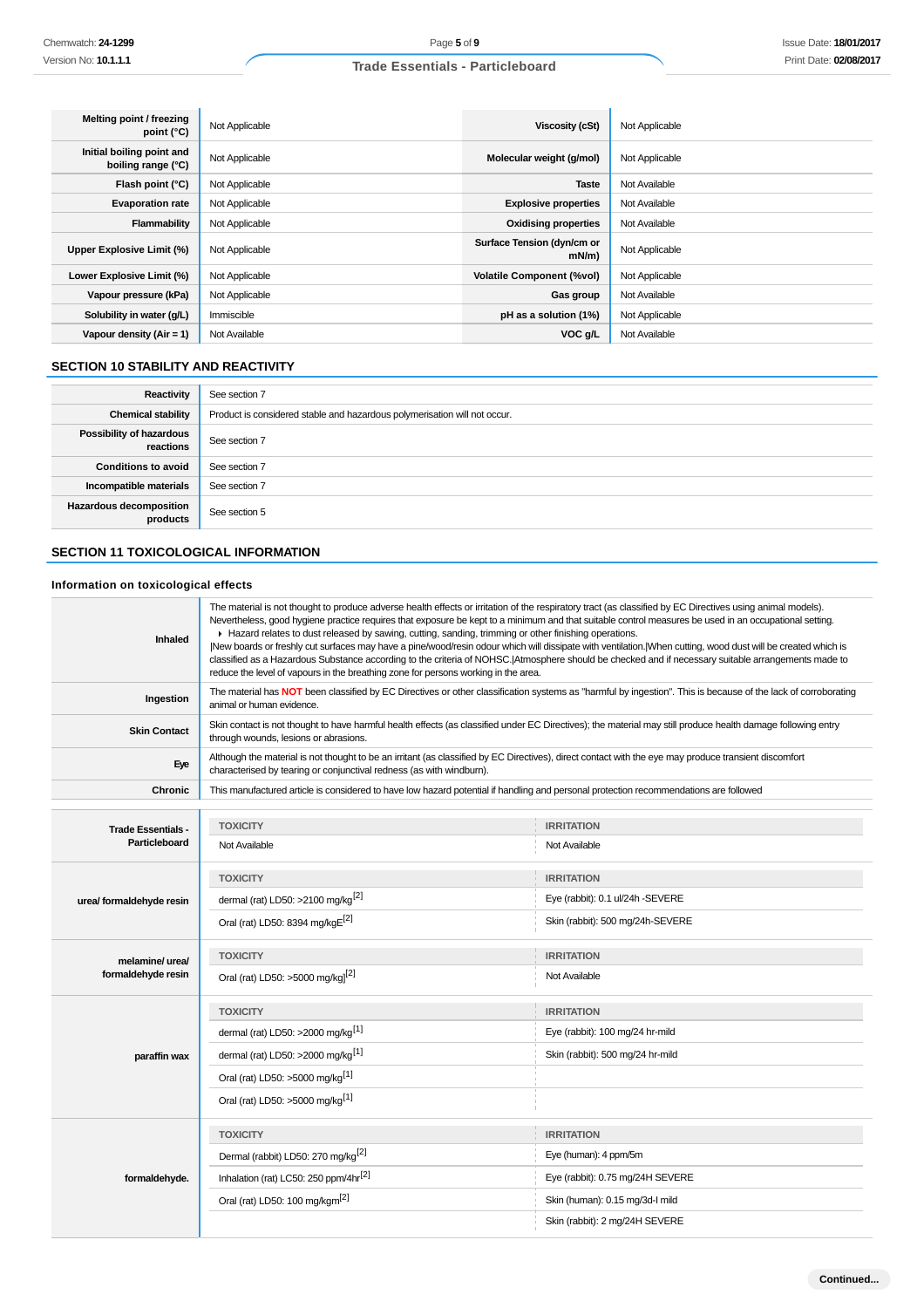| wood dust softwood<br>Legend:<br><b>UREA/FORMALDEHYDE</b><br><b>RESIN</b><br><b>PARAFFIN WAX</b><br>٠                    | <b>TOXICITY</b><br>Not Available<br>extracted from RTECS - Register of Toxic Effect of chemical Substances<br>Somnolence, impaired liver function tests, changes in leucocyte (WBC) count recorded.                                                                                                                                                                                                                                                                                                                                                                                                                                                                                                                                                                                                                                                                                                                                                                                                                                                                                                                                                                                                                                                                                                                                                                                                                                                                                                                                                                                                                                                                                                                                                                                                                                                                                                                                                                                                                                                                                                                                                                                                                                                                                                                                                                                                                                                                                                                                                                                                                                                                                                                                                                                                                                                                                                                                                                                                                                                                      | Not Available                   | 1. Value obtained from Europe ECHA Registered Substances - Acute toxicity 2.* Value obtained from manufacturer's SDS. Unless otherwise specified data<br>NOTE: Substance has been shown to be mutagenic in at least one assay, or belongs to a family of chemicals producing damage or change to cellular DNA.             |  |  |
|--------------------------------------------------------------------------------------------------------------------------|--------------------------------------------------------------------------------------------------------------------------------------------------------------------------------------------------------------------------------------------------------------------------------------------------------------------------------------------------------------------------------------------------------------------------------------------------------------------------------------------------------------------------------------------------------------------------------------------------------------------------------------------------------------------------------------------------------------------------------------------------------------------------------------------------------------------------------------------------------------------------------------------------------------------------------------------------------------------------------------------------------------------------------------------------------------------------------------------------------------------------------------------------------------------------------------------------------------------------------------------------------------------------------------------------------------------------------------------------------------------------------------------------------------------------------------------------------------------------------------------------------------------------------------------------------------------------------------------------------------------------------------------------------------------------------------------------------------------------------------------------------------------------------------------------------------------------------------------------------------------------------------------------------------------------------------------------------------------------------------------------------------------------------------------------------------------------------------------------------------------------------------------------------------------------------------------------------------------------------------------------------------------------------------------------------------------------------------------------------------------------------------------------------------------------------------------------------------------------------------------------------------------------------------------------------------------------------------------------------------------------------------------------------------------------------------------------------------------------------------------------------------------------------------------------------------------------------------------------------------------------------------------------------------------------------------------------------------------------------------------------------------------------------------------------------------------------|---------------------------------|----------------------------------------------------------------------------------------------------------------------------------------------------------------------------------------------------------------------------------------------------------------------------------------------------------------------------|--|--|
|                                                                                                                          |                                                                                                                                                                                                                                                                                                                                                                                                                                                                                                                                                                                                                                                                                                                                                                                                                                                                                                                                                                                                                                                                                                                                                                                                                                                                                                                                                                                                                                                                                                                                                                                                                                                                                                                                                                                                                                                                                                                                                                                                                                                                                                                                                                                                                                                                                                                                                                                                                                                                                                                                                                                                                                                                                                                                                                                                                                                                                                                                                                                                                                                                          |                                 |                                                                                                                                                                                                                                                                                                                            |  |  |
|                                                                                                                          |                                                                                                                                                                                                                                                                                                                                                                                                                                                                                                                                                                                                                                                                                                                                                                                                                                                                                                                                                                                                                                                                                                                                                                                                                                                                                                                                                                                                                                                                                                                                                                                                                                                                                                                                                                                                                                                                                                                                                                                                                                                                                                                                                                                                                                                                                                                                                                                                                                                                                                                                                                                                                                                                                                                                                                                                                                                                                                                                                                                                                                                                          |                                 |                                                                                                                                                                                                                                                                                                                            |  |  |
|                                                                                                                          |                                                                                                                                                                                                                                                                                                                                                                                                                                                                                                                                                                                                                                                                                                                                                                                                                                                                                                                                                                                                                                                                                                                                                                                                                                                                                                                                                                                                                                                                                                                                                                                                                                                                                                                                                                                                                                                                                                                                                                                                                                                                                                                                                                                                                                                                                                                                                                                                                                                                                                                                                                                                                                                                                                                                                                                                                                                                                                                                                                                                                                                                          |                                 |                                                                                                                                                                                                                                                                                                                            |  |  |
| ٠                                                                                                                        | "Hydrocarbon wax" describes a group of solid C20 to C36 paraffinic hydrocarbons which are not absorbed in the gastro-intestinal tract and in small quantity<br>will pass through undigested.<br>Refined waxes are used widely in cosmetic surgery over many years and this demonstrates their low toxicity; many quidelines exist for their safe use. However,<br>occasionally there are reports of adverse effects with these products. Deposits under the skin, referred to as "paraffinoma" have been described, but these are<br>not normally associated with other progressive changes.<br>Long-term toxicity studies indicated that petroleum-derived paraffin and microcrystalline waxes are non-toxic and do not cause cancer.<br>Animal studies indicate that normal, branched and cyclic paraffins are absorbed from the gastrointestinal tract and that the absorption of n-paraffins is inversely<br>proportional to the carbon chain length, with little absorption above C30. With respect to the carbon chain lengths likely to be present in mineral oil, n-paraffins<br>may be absorbed to a greater extent than iso- or cyclo-paraffins.<br>The major classes of hydrocarbons are well absorbed into the gastrointestinal tract in various species. In many cases, the hydrophobic hydrocarbons are<br>ingested in association with fats in the diet.<br>The materials included in the Lubricating Base Oils category are related from both process and physical-chemical perspectives;<br>The potential toxicity of a specific distillate base oil is inversely related to the severity or extent of processing the oil has undergone, since:<br>The adverse effects of these materials are associated with undesirable components, and<br>The levels of the undesirable components are inversely related to the degree of processing;<br>Distillate base oils receiving the same degree or extent of processing will have similar toxicities;<br>The potential toxicity of residual base oils is independent of the degree of processing the oil receives.<br>The reproductive and developmental toxicity of the distillate base oils is inversely related to the degree of processing.<br>Unrefined & mildly refined distillate base oils contain the highest levels of undesirable components, have the largest variation of hydrocarbon molecules and<br>have shown the highest potential cancer-causing and mutation-causing activities. Highly and severely refined distillate base oils are produced from unrefined<br>and mildly refined oils by removing or transforming undesirable components.<br>For highly and severely refined distillate base oils:<br>In animal studies, the acute, oral, semilethal dose is >5g/kg body weight and the semilethal dose by skin contact is >2g/kg body weight. The semilethal<br>concentration for inhalation is 2.18 to >4 mg/L. The materials have varied from "non-irritating" to "moderately irritating" when tested for skin and eye irritation.<br>Testing for sensitisation has been negative. |                                 |                                                                                                                                                                                                                                                                                                                            |  |  |
| FORMALDEHYDE.                                                                                                            | Tumorigenic in rats<br>The material may produce severe irritation to the eye causing pronounced inflammation. Repeated or prolonged exposure to irritants may produce<br>conjunctivitis.<br>The material may cause severe skin irritation after prolonged or repeated exposure and may produce on contact skin redness, swelling, the production of<br>vesicles, scaling and thickening of the skin. Repeated exposures may produce severe ulceration.<br>Asthma-like symptoms may continue for months or even years after exposure to the material ends. This may be due to a non-allergic condition known as reactive<br>airways dysfunction syndrome (RADS) which can occur after exposure to high levels of highly irritating compound. Main criteria for diagnosing RADS include<br>the absence of previous airways disease in a non-atopic individual, with sudden onset of persistent asthma-like symptoms within minutes to hours of a<br>documented exposure to the irritant. Other criteria for diagnosis of RADS include a reversible airflow pattern on lung function tests, moderate to severe<br>bronchial hyperreactivity on methacholine challenge testing, and the lack of minimal lymphocytic inflammation, without eosinophilia.                                                                                                                                                                                                                                                                                                                                                                                                                                                                                                                                                                                                                                                                                                                                                                                                                                                                                                                                                                                                                                                                                                                                                                                                                                                                                                                                                                                                                                                                                                                                                                                                                                                                                                                                                                                                                      |                                 |                                                                                                                                                                                                                                                                                                                            |  |  |
|                                                                                                                          | <b>WARNING:</b> This substance has been classified by the IARC as Group 1: <b>CARCINOGENIC TO HUMANS</b> .<br>Tenth Annual Report on Carcinogens: Substance anticipated to be Carcinogen<br>[National Toxicology Program: U.S. Dep. of Health & Human Services 2002]                                                                                                                                                                                                                                                                                                                                                                                                                                                                                                                                                                                                                                                                                                                                                                                                                                                                                                                                                                                                                                                                                                                                                                                                                                                                                                                                                                                                                                                                                                                                                                                                                                                                                                                                                                                                                                                                                                                                                                                                                                                                                                                                                                                                                                                                                                                                                                                                                                                                                                                                                                                                                                                                                                                                                                                                     |                                 |                                                                                                                                                                                                                                                                                                                            |  |  |
| <b>WOOD DUST SOFTWOOD</b>                                                                                                | Allergic reactions involving the respiratory tract are usually due to interactions between IgE antibodies and allergens and occur rapidly. Allergic potential of the<br>allergen and period of exposure often determine the severity of symptoms. Some people may be genetically more prone than others, and exposure to other<br>irritants may aggravate symptoms. Allergy causing activity is due to interactions with proteins.<br>Attention should be paid to atopic diathesis, characterised by increased susceptibility to nasal inflammation, asthma and eczema.<br>Exogenous allergic alveolitis is induced essentially by allergen specific immune-complexes of the IgG type; cell-mediated reactions (T lymphocytes) may be<br>involved. Such allergy is of the delayed type with onset up to four hours following exposure.<br>No significant acute toxicological data identified in literature search.<br>For wood dusts:<br>Wood dusts may cause respiratory symptoms including sensitisation and diminished respiratory function and may also be carcinogenic.<br>OSHA has determined that the health evidence for the toxicity of wood dust cannot be separately distinguished for soft wood and hard wood. A final OSHA ruling<br>however establishes an 8-hour TWA PEL of 2.5 mg/m3 for Western red cedar wood dust, based on its widely recognized ability to cause immune-system-<br>mediated allergic sensitization. Evidence in the record demonstrates the seriousness of this effect.<br>WARNING: Inhalation of wood dust by workers in the furniture and cabinet making industry has been related to nasal cancer [I.L.O. Encyclopedia] Use control<br>measures to limit all exposures.                                                                                                                                                                                                                                                                                                                                                                                                                                                                                                                                                                                                                                                                                                                                                                                                                                                                                                                                                                                                                                                                                                                                                                                                                                                                                                                                                          |                                 |                                                                                                                                                                                                                                                                                                                            |  |  |
| <b>UREA/FORMALDEHYDE</b><br><b>RESIN &amp; MELAMINE/</b><br><b>UREA/FORMALDEHYDE</b><br><b>RESIN &amp; FORMALDEHYDE.</b> | The following information refers to contact allergens as a group and may not be specific to this product.<br>reactions.                                                                                                                                                                                                                                                                                                                                                                                                                                                                                                                                                                                                                                                                                                                                                                                                                                                                                                                                                                                                                                                                                                                                                                                                                                                                                                                                                                                                                                                                                                                                                                                                                                                                                                                                                                                                                                                                                                                                                                                                                                                                                                                                                                                                                                                                                                                                                                                                                                                                                                                                                                                                                                                                                                                                                                                                                                                                                                                                                  |                                 | Contact allergies quickly manifest themselves as contact eczema, more rarely as urticaria or Quincke's oedema. The pathogenesis of contact eczema involves<br>a cell-mediated (T lymphocytes) immune reaction of the delayed type. Other allergic skin reactions, e.g. contact urticaria, involve antibody-mediated immune |  |  |
| $\circledcirc$<br><b>Acute Toxicity</b>                                                                                  |                                                                                                                                                                                                                                                                                                                                                                                                                                                                                                                                                                                                                                                                                                                                                                                                                                                                                                                                                                                                                                                                                                                                                                                                                                                                                                                                                                                                                                                                                                                                                                                                                                                                                                                                                                                                                                                                                                                                                                                                                                                                                                                                                                                                                                                                                                                                                                                                                                                                                                                                                                                                                                                                                                                                                                                                                                                                                                                                                                                                                                                                          | Carcinogenicity                 | O                                                                                                                                                                                                                                                                                                                          |  |  |
| $\circledcirc$<br><b>Skin Irritation/Corrosion</b>                                                                       |                                                                                                                                                                                                                                                                                                                                                                                                                                                                                                                                                                                                                                                                                                                                                                                                                                                                                                                                                                                                                                                                                                                                                                                                                                                                                                                                                                                                                                                                                                                                                                                                                                                                                                                                                                                                                                                                                                                                                                                                                                                                                                                                                                                                                                                                                                                                                                                                                                                                                                                                                                                                                                                                                                                                                                                                                                                                                                                                                                                                                                                                          | <b>Reproductivity</b>           | $\circ$                                                                                                                                                                                                                                                                                                                    |  |  |
| <b>Serious Eye</b><br>∾<br>Damage/Irritation                                                                             |                                                                                                                                                                                                                                                                                                                                                                                                                                                                                                                                                                                                                                                                                                                                                                                                                                                                                                                                                                                                                                                                                                                                                                                                                                                                                                                                                                                                                                                                                                                                                                                                                                                                                                                                                                                                                                                                                                                                                                                                                                                                                                                                                                                                                                                                                                                                                                                                                                                                                                                                                                                                                                                                                                                                                                                                                                                                                                                                                                                                                                                                          | <b>STOT - Single Exposure</b>   | $\circledcirc$                                                                                                                                                                                                                                                                                                             |  |  |
| <b>Respiratory or Skin</b><br>$\circlearrowright$<br>sensitisation                                                       |                                                                                                                                                                                                                                                                                                                                                                                                                                                                                                                                                                                                                                                                                                                                                                                                                                                                                                                                                                                                                                                                                                                                                                                                                                                                                                                                                                                                                                                                                                                                                                                                                                                                                                                                                                                                                                                                                                                                                                                                                                                                                                                                                                                                                                                                                                                                                                                                                                                                                                                                                                                                                                                                                                                                                                                                                                                                                                                                                                                                                                                                          | <b>STOT - Repeated Exposure</b> | $\circledcirc$                                                                                                                                                                                                                                                                                                             |  |  |
| ◎<br><b>Mutagenicity</b>                                                                                                 |                                                                                                                                                                                                                                                                                                                                                                                                                                                                                                                                                                                                                                                                                                                                                                                                                                                                                                                                                                                                                                                                                                                                                                                                                                                                                                                                                                                                                                                                                                                                                                                                                                                                                                                                                                                                                                                                                                                                                                                                                                                                                                                                                                                                                                                                                                                                                                                                                                                                                                                                                                                                                                                                                                                                                                                                                                                                                                                                                                                                                                                                          | <b>Aspiration Hazard</b>        | $\circledcirc$                                                                                                                                                                                                                                                                                                             |  |  |
|                                                                                                                          |                                                                                                                                                                                                                                                                                                                                                                                                                                                                                                                                                                                                                                                                                                                                                                                                                                                                                                                                                                                                                                                                                                                                                                                                                                                                                                                                                                                                                                                                                                                                                                                                                                                                                                                                                                                                                                                                                                                                                                                                                                                                                                                                                                                                                                                                                                                                                                                                                                                                                                                                                                                                                                                                                                                                                                                                                                                                                                                                                                                                                                                                          | Legend:                         | $\blacktriangleright$ - Data available but does not fill the criteria for classification<br>$\blacktriangleright$ - Data available to make classification                                                                                                                                                                  |  |  |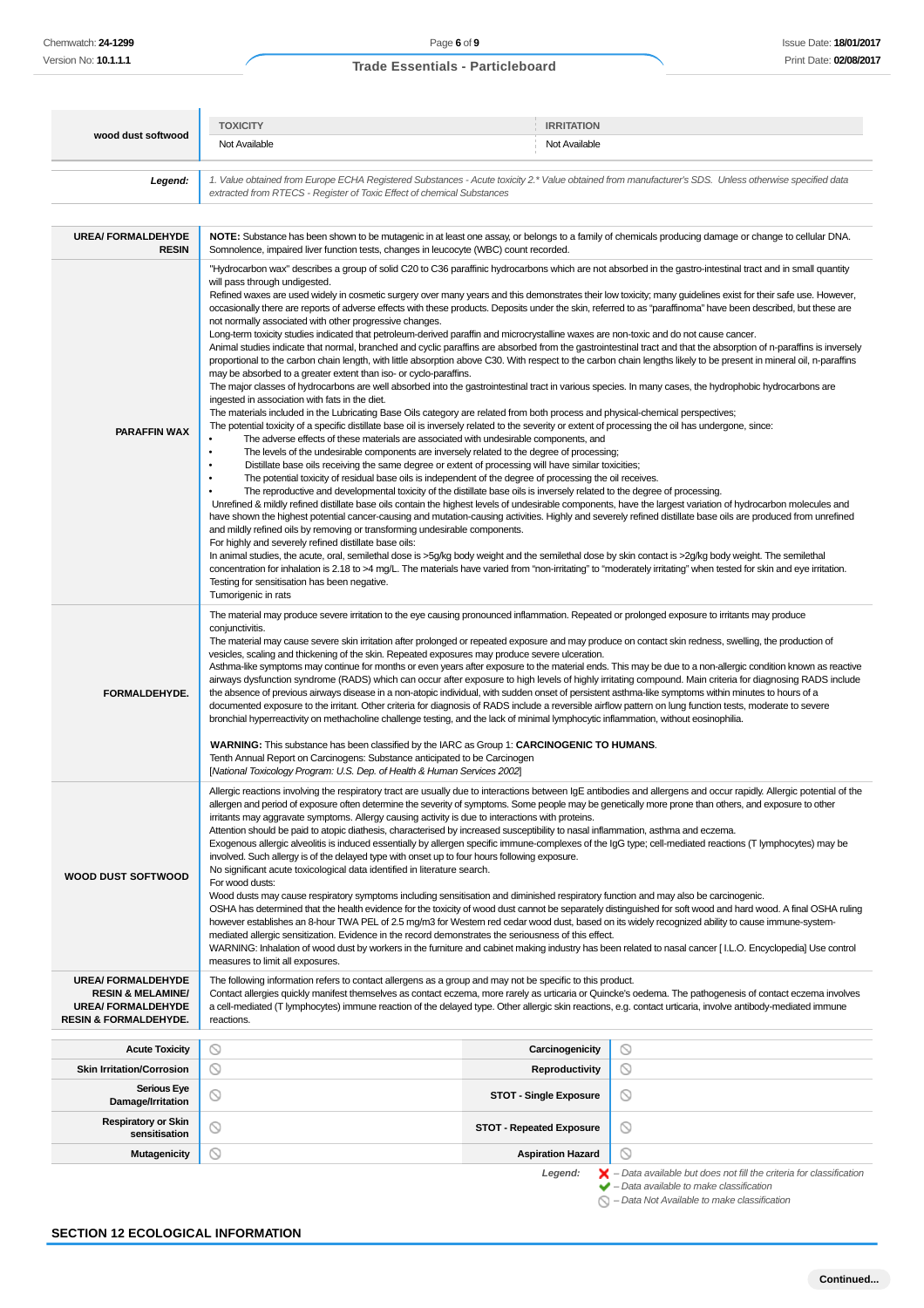## **Toxicity**

|                                            | <b>ENDPOINT</b>  | <b>TEST DURATION (HR)</b>                                                              | <b>SPECIES</b>                                                                                                                                                                                                                                                                                        | <b>VALUE</b>     | <b>SOURCE</b>    |
|--------------------------------------------|------------------|----------------------------------------------------------------------------------------|-------------------------------------------------------------------------------------------------------------------------------------------------------------------------------------------------------------------------------------------------------------------------------------------------------|------------------|------------------|
| <b>Trade Essentials -</b><br>Particleboard | Not<br>Available | Not Available                                                                          | Not Available                                                                                                                                                                                                                                                                                         | Not<br>Available | Not<br>Available |
|                                            | <b>ENDPOINT</b>  | <b>TEST DURATION (HR)</b>                                                              | <b>SPECIES</b>                                                                                                                                                                                                                                                                                        | VALUE            | <b>SOURCE</b>    |
| urea/ formaldehyde resin                   | Not<br>Available | Not Available                                                                          | Not Available                                                                                                                                                                                                                                                                                         | Not<br>Available | Not<br>Available |
|                                            | <b>ENDPOINT</b>  | <b>TEST DURATION (HR)</b>                                                              | <b>SPECIES</b>                                                                                                                                                                                                                                                                                        | VALUE            | <b>SOURCE</b>    |
| melamine/ urea/<br>formaldehyde resin      | Not<br>Available | Not Available                                                                          | Not Available                                                                                                                                                                                                                                                                                         | Not<br>Available | Not<br>Available |
|                                            | <b>ENDPOINT</b>  | <b>TEST DURATION (HR)</b>                                                              | <b>SPECIES</b>                                                                                                                                                                                                                                                                                        | VALUE            | <b>SOURCE</b>    |
| paraffin wax                               | Not<br>Available | Not Available                                                                          | Not Available                                                                                                                                                                                                                                                                                         | Not<br>Available | Not<br>Available |
|                                            | <b>ENDPOINT</b>  | <b>TEST DURATION (HR)</b>                                                              | <b>SPECIES</b>                                                                                                                                                                                                                                                                                        | VALUE            | <b>SOURCE</b>    |
|                                            | <b>LC50</b>      | 96                                                                                     | Fish                                                                                                                                                                                                                                                                                                  | $0.035$ mg/L     | 4                |
| formaldehyde.                              | <b>EC50</b>      | 48                                                                                     | Crustacea                                                                                                                                                                                                                                                                                             | $0.3$ mg/L       | 4                |
|                                            | <b>EC50</b>      | 96                                                                                     | Algae or other aquatic plants                                                                                                                                                                                                                                                                         | $0.788$ mg/L     | $\overline{4}$   |
|                                            | <b>NOEC</b>      | 96                                                                                     | Algae or other aquatic plants                                                                                                                                                                                                                                                                         | $<$ 0.1 $mg/L$   | $\overline{4}$   |
|                                            | <b>ENDPOINT</b>  | <b>TEST DURATION (HR)</b>                                                              | <b>SPECIES</b>                                                                                                                                                                                                                                                                                        | VALUE            | <b>SOURCE</b>    |
| wood dust softwood                         | Not<br>Available | Not Available                                                                          | Not Available                                                                                                                                                                                                                                                                                         | Not<br>Available | Not<br>Available |
| Legend:                                    |                  | (Japan) - Bioconcentration Data 7. METI (Japan) - Bioconcentration Data 8. Vendor Data | Extracted from 1. IUCLID Toxicity Data 2. Europe ECHA Registered Substances - Ecotoxicological Information - Aquatic Toxicity 3. EPIWIN Suite V3.12<br>(QSAR) - Aquatic Toxicity Data (Estimated) 4. US EPA, Ecotox database - Aquatic Toxicity Data 5. ECETOC Aquatic Hazard Assessment Data 6. NITE |                  |                  |

#### **DO NOT** discharge into sewer or waterways.

#### **Persistence and degradability**

| Ingredient               | Persistence: Water/Soil     | Persistence: Air              |
|--------------------------|-----------------------------|-------------------------------|
| urea/ formaldehyde resin | LOW                         | LOW                           |
| formaldehyde.            | LOW (Half-life $= 14$ days) | LOW (Half-life $= 2.97$ days) |

## **Bioaccumulative potential**

| Ingredient               | <b>Bioaccumulation</b>    |
|--------------------------|---------------------------|
| urea/ formaldehyde resin | LOW (LogKOW = $-3.4014$ ) |
| formaldehyde.            | LOW (LogKOW = $0.35$ )    |

# **Mobility in soil**

| Ingredient               | <b>Mobility</b>  |
|--------------------------|------------------|
| urea/ formaldehyde resin | $HIGH (KOC = 1)$ |
| formaldehyde.            | $HIGH (KOC = 1)$ |

## **SECTION 13 DISPOSAL CONSIDERATIONS**

#### **Waste treatment methods**

| <b>Product / Packaging</b><br>disposal | ► Recycle wherever possible or consult manufacturer for recycling options.<br>Consult State Land Waste Authority for disposal.<br>▶ Bury or incinerate residue at an approved site.<br>Recycle containers if possible, or dispose of in an authorised landfill. |
|----------------------------------------|-----------------------------------------------------------------------------------------------------------------------------------------------------------------------------------------------------------------------------------------------------------------|
|                                        |                                                                                                                                                                                                                                                                 |
|                                        |                                                                                                                                                                                                                                                                 |

# **SECTION 14 TRANSPORT INFORMATION**

## **Labels Required**

| Morino  | <b>NO</b>                          |
|---------|------------------------------------|
| −w.<br> | ∖l∩t<br>ohl<br>JUIICaDIE<br>. זשוי |

#### **Land transport (ADG): NOT REGULATED FOR TRANSPORT OF DANGEROUS GOODS**

**Air transport (ICAO-IATA / DGR): NOT REGULATED FOR TRANSPORT OF DANGEROUS GOODS**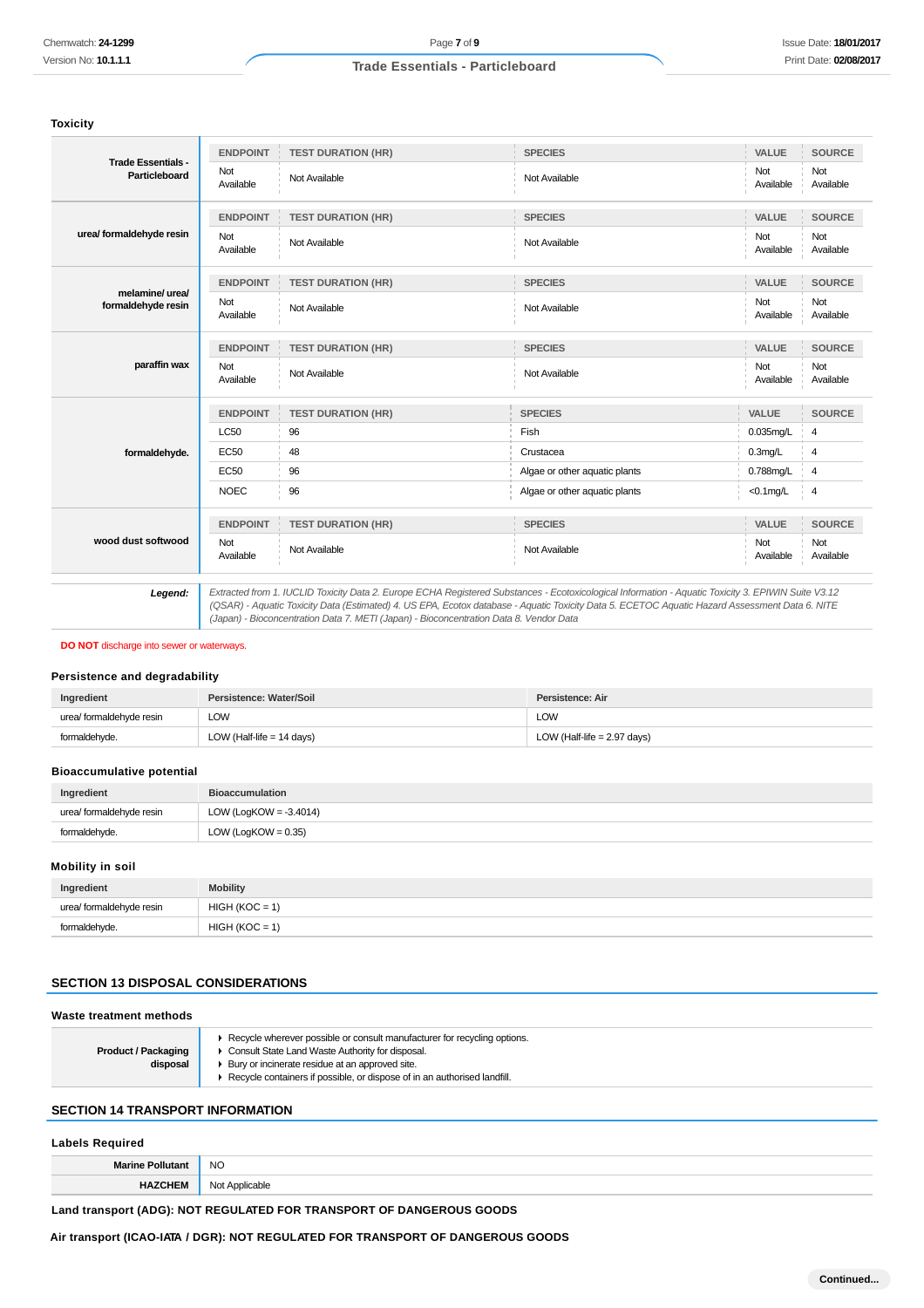#### **Sea transport (IMDG-Code / GGVSee): NOT REGULATED FOR TRANSPORT OF DANGEROUS GOODS**

#### **Transport in bulk according to Annex II of MARPOL and the IBC code**

Not Applicable

#### **SECTION 15 REGULATORY INFORMATION**

#### **Safety, health and environmental regulations / legislation specific for the substance or mixture**

**UREA/ FORMALDEHYDE RESIN(9011-05-6) IS FOUND ON THE FOLLOWING REGULATORY LISTS**

Australia Inventory of Chemical Substances (AICS)

#### **MELAMINE/ UREA/ FORMALDEHYDE RESIN(25036-13-9) IS FOUND ON THE FOLLOWING REGULATORY LISTS**

Australia Inventory of Chemical Substances (AICS)

## **PARAFFIN WAX(8002-74-2) IS FOUND ON THE FOLLOWING REGULATORY LISTS**

Australia Exposure Standards Australia Hazardous Substances Information System - Consolidated Lists Australia Inventory of Chemical Substances (AICS)

**FORMALDEHYDE.(50-00-0) IS FOUND ON THE FOLLOWING REGULATORY LISTS** Australia Inventory of Chemical Substances (AICS)

Australia Hazardous Substances Information System - Consolidated Lists

International Agency for Research on Cancer (IARC) - Agents Classified by the IARC Monographs

#### **WOOD DUST SOFTWOOD(NOT AVAIL.) IS FOUND ON THE FOLLOWING REGULATORY LISTS**

Australia Exposure Standards

Australia Exposure Standards Australia Hazardous Substances Information System - Consolidated Lists

| <b>National Inventory</b>               | <b>Status</b>                                                                                                                                                                                |
|-----------------------------------------|----------------------------------------------------------------------------------------------------------------------------------------------------------------------------------------------|
| Australia - AICS                        | N (wood dust softwood)                                                                                                                                                                       |
| Canada - DSL                            | N (wood dust softwood)                                                                                                                                                                       |
| Canada - NDSL                           | N (formaldehyde.; urea/ formaldehyde resin; wood dust softwood; melamine/ urea/ formaldehyde resin; paraffin wax)                                                                            |
| China - IECSC                           | N (urea/ formaldehyde resin; wood dust softwood)                                                                                                                                             |
| Europe - EINEC / ELINCS /<br><b>NLP</b> | N (urea/ formaldehyde resin; wood dust softwood; melamine/ urea/ formaldehyde resin)                                                                                                         |
| Japan - ENCS                            | N (urea/formaldehyde resin; wood dust softwood)                                                                                                                                              |
| Korea - KECI                            | N (wood dust softwood)                                                                                                                                                                       |
| New Zealand - NZIoC                     | N (wood dust softwood)                                                                                                                                                                       |
| Philippines - PICCS                     | N (wood dust softwood; melamine/ urea/ formaldehyde resin)                                                                                                                                   |
| USA - TSCA                              | N (wood dust softwood)                                                                                                                                                                       |
| Legend:                                 | $Y = All$ ingredients are on the inventory<br>$N = Not$ determined or one or more ingredients are not on the inventory and are not exempt from listing(see specific ingredients in brackets) |
|                                         |                                                                                                                                                                                              |

#### **SECTION 16 OTHER INFORMATION**

#### **Other information**

#### **Ingredients with multiple cas numbers**

| <b>Name</b>             | <b>CAS No</b>                                                                                                                                                                                                                                                                                                                                                                            |  |
|-------------------------|------------------------------------------------------------------------------------------------------------------------------------------------------------------------------------------------------------------------------------------------------------------------------------------------------------------------------------------------------------------------------------------|--|
| urea/formaldehyde resin | 9011-05-6, 39327-95-2, 56779-89-6, 57608-68-1, 57657-45-1, 57762-61-5, 60267-46-1, 60831-80-3                                                                                                                                                                                                                                                                                            |  |
| paraffin wax            | 8002-74-2, 12704-91-5, 105054-93-1, 105845-08-7, 115251-23-5, 115251-24-6, 12704-92-6, 12795-75-4, 160936-34-5, 37220-23-8, 37339-80-3, 39355-22-1,<br>39373-78-9, 51331-35-2, 54692-42-1, 57572-43-7, 57608-84-1, 58057-11-7, 64742-43-4, 64742-51-4, 68607-08-9, 68649-50-3, 70431-26-4, 72993-88-5,<br>72993-89-6, 72993-90-9, 8035-62-9, 8044-02-8, 8044-79-9, 9083-41-4, 92045-74-4 |  |

Classification of the preparation and its individual components has drawn on official and authoritative sources as well as independent review by the Chemwatch Classification committee using available literature references.

The SDS is a Hazard Communication tool and should be used to assist in the Risk Assessment. Many factors determine whether the reported Hazards are Risks in the workplace or other settings. Risks may be determined by reference to Exposures Scenarios. Scale of use, frequency of use and current or available engineering controls must be considered.

#### **Definitions and abbreviations**